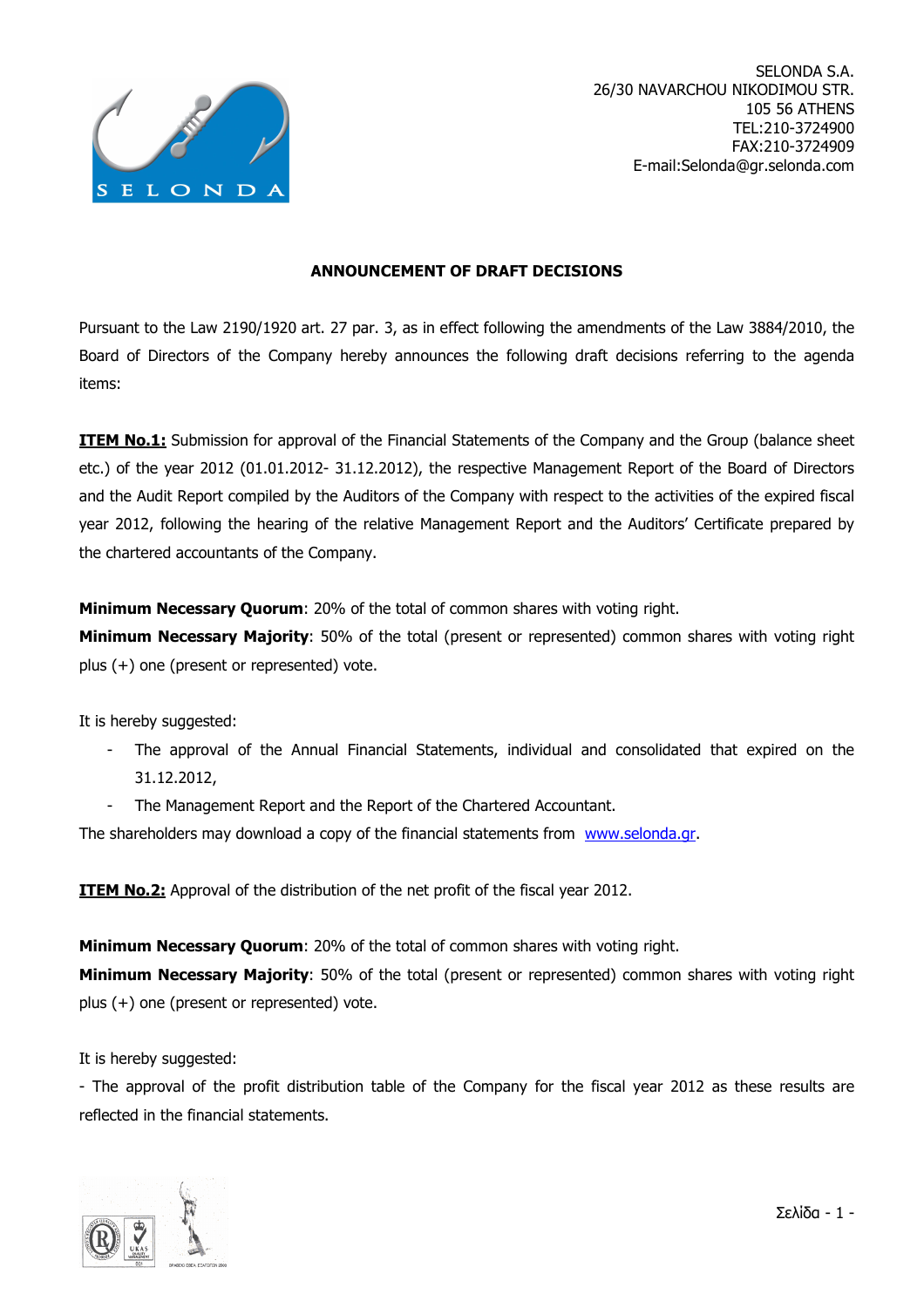

**ITEM No.3:** Approval of the Board of Directors activities during the expired year and acquittal of all members of the Company´s Board of Directors as well as of the Auditors from any compensation liability for the fiscal year 2013.

**Minimum Necessary Ouorum:** 20% of the total of common shares with voting right.

**Minimum Necessary Majority**: 50% of the total (present or represented) common shares with voting right plus (+) one (present or represented) vote.

It is hereby suggested:

- The approval of the Board of Directors activities during the expired year 2012 and their acquittal of these persons who have held the office of the member of the Board of any liability from 01/01/2012 until 31/12/2012.
- The acquittal of the Chartered Accountants from any liability for their activities during the closed fiscal year of 2012.

**ITEM No.4:** Appointment of the Company's Auditors for the fiscal year 2013 and approval of their fees, pursuant to the Law 2190/1920.

**Minimum Necessary Quorum:** 20% of the total of common shares with voting right.

Minimum Necessary Majority: 50% of the total (present or represented) common shares with voting right plus (+) one (present or represented) vote.

It is hereby suggested for the current fiscal year 2013:

- the election of Chartered Accountants from GRANT THORNTON.

-the settlement of their fees according to the law.

**ITEM No.5:** Approval of the compensation and remuneration package paid to the members of the Board of Directors for their presentation and participation at the meetings of the fiscal year 2012- Pre-approval of the monies to be paid to the members of the Board of Directors for their presentation and participation at the meetings of the current year 2013.

**Minimum Necessary Quorum:** 20% of the total of common shares with voting right.

Minimum Necessary Majority: 50% of the total (present or represented) common shares with voting right plus (+) one (present or represented) vote.